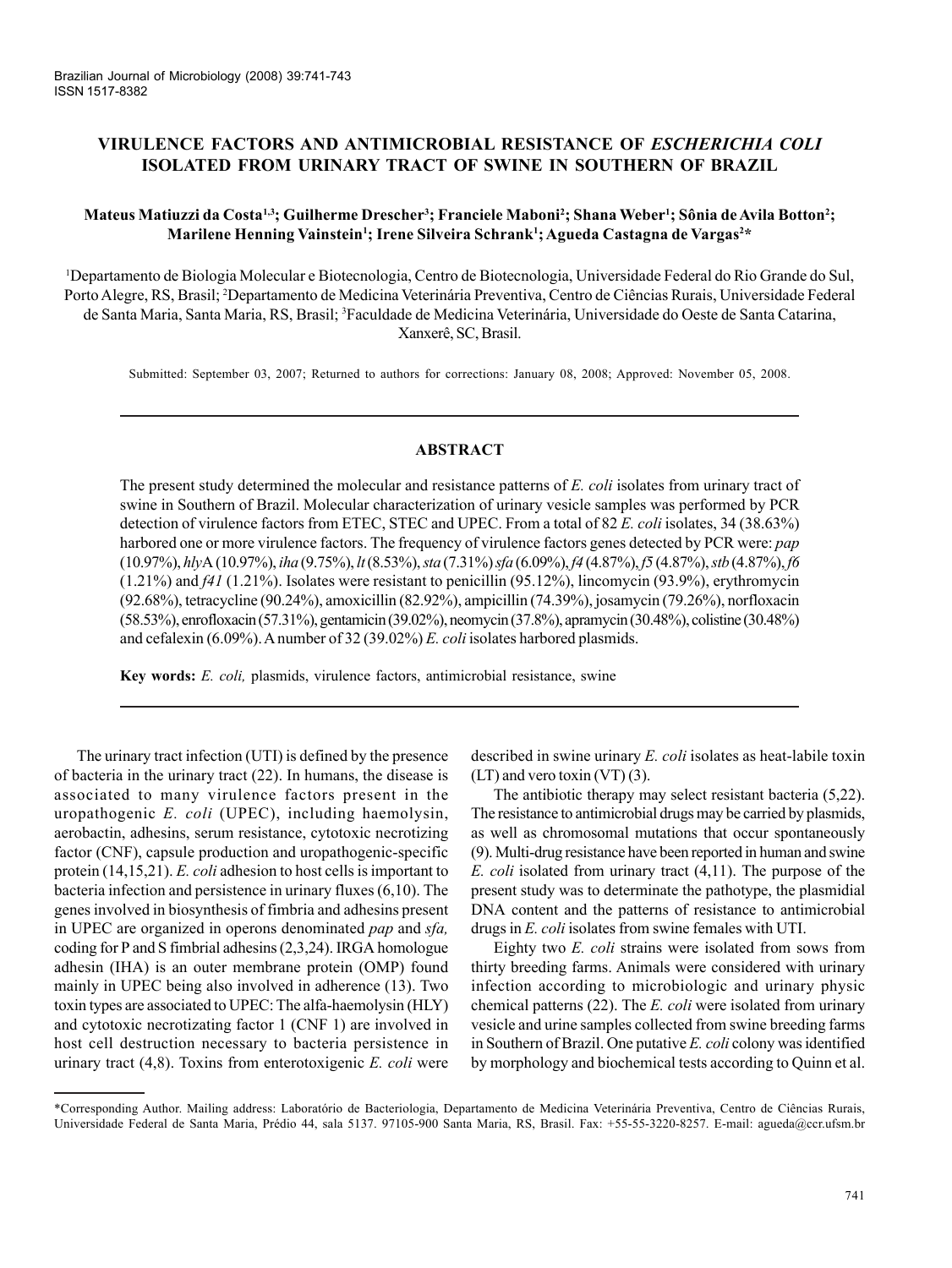(17). The Kirby-Bauer disc diffusion test (17) was used and the following drugs were tested: amoxicillin (10 μg), ampicillin (10 μg), tetracycline (30 μg), norfloxacin (10 μg), enrofloxacin (5 μg), cefalexin (30 μg), neomycin (30 μg) gentamicin (30 μg), penicillin (10 μg), lincomycin (2 μg), erythromycin (15 μg), apramycin (15 μg), josamycin (30 μg), and colistin (10 μg).

The *E. coli* isolates were characterized by multiplex PCR for fimbrial and toxin genotypification by using the amplification of the following regions: *sta, stb, stx, cnf, hly, lt, f4, f5, f6, f41, f18, bfp, eae, sfa, pap, iha* and *usp*. The primers and PCR conditions were previously described (1,2,4,7,12,15,16). Amplicons identities were confirmed by sequencing (Amersham Pharmacia Biotech). Plasmidial DNA extraction from *E. coli* isolates was performed by alkaline lysis, as previously described (4).

From *E. coli* isolates, 34 (38.63%) harbored one or more virulence factor revealed by PCR amplification. UPEC were found in 14.63% (12/82), ETEC in 15.85% (13/82) and in 10.97% (9/82) were amplified virulence factors of both, ETEC and UPEC. Brito *et al.* (4) described the occurrence of ETEC and UPEC in swine with UTI. According to Russo and Jonhson (19) the current *E. coli* pathotype classification are performed by a combination of virulence traits, and not by genetically source. ETEC were reported in swine urinary strains suggesting the ascending intestinal origin of UTI (4,23). The pathogenesis of urinary tract infections depends of the *E. coli* skills to adhere, persist and multiply in the host (5). The genes involved in bacteria adherence detected in our study were *pap* (10.97%), *iha* (9.75%), *sfa* (6.09%), *f4* (4.87%), *f5* (4.87%), *f6* (1.21%) and *f41* (1.21%). The *pap*, *iha* and *sfa* elements are reported as important to adhesion of UPEC (13,24). *Pap* gene was found in 54.8% of Brazilian UPEC isolates studied by Brito *et al.* (4), although in our study, the frequency of this gene was lower (10.97%). According to Brito (4) *afa*, *Bfp* and *sfa* adhesins were not found in UPEC isolates from Brazil. In our study we found *sfa* in 6.09% *E. coli* isolates. The *f4* and *f5* fimbriae genes were amplified alone or in association with virulence factors typical of UPEC.

The presence of haemolysis in blood agar was observed in four isolates, although the *hly*A gene was detected by PCR in nine isolates. This difference may be associated to silent expression or mutation in *hly* genes in *E. coli* (20,21). Brito *et al.* (4) reported the presence of 25.8% of haemolytic UPEC isolates. In our study *lt*, *sta* and *stb* toxins genes commonly found in ETEC were detected, respectively, in 8.53%, 7.31% and 4.87% of *E. coli* isolates. *Lt* was previously described in swine UPEC by Brito *et al.* (4).

The presence of *usp* gene in dog and cat *E. coli* isolates permitted the proposition of the role these animals as an alternative reservoir for human UTI (14,15). In contrast, we amplified *usp* in one *E. coli* isolated and this may suggest genotypic differences among swine and human urinary *E. coli* isolates.

The antimicrobial resistances of UPEC isolates are presented in Fig. 1. Brito *et al.* (4) report a higher resistance of swine UPEC to tetracycline and ampicillin. In swine UPEC 95.12% (78/82) were resistant to four or more antimicrobial groups. The more frequent patterns of resistance were to beta lactam, lincomicin, tetraciclyne, quinolone, macrolide, aminoglycoside and polymixin groups (data not shown). Plasmids and other genetic elements, like integrons, may be encountered in UPEC and are associated to coding virulence factors and MDR (4,5,18). In our study plasmids were found in 39.02% (32/82) of *E. coli* isolates.

Some *E. coli* isolates maintain virulence factors of both ETEC and UPEC simultaneously, suggesting the elevated genetic relationship between urinary and intestinal strains. Multi-drug resistance was widely found in swine urinary isolates.



**Figure 1.** Antimicrobial drugs resistance patterns of urinary *E. coli* isolates from swine in Southern of Brazil. Penicillin (Pen), Lincomycin (Lin), Erythromycin (Eri), Tetracycline (Tet), Amoxicillin (Amo), Josamycin (Jos), Ampicillin (Amp), Norfloxacin (Nor), Enrofloxacin (Eno), Gentamicin (Gen), Neomycin (Neo), Apramycin (Apr), Colistin (Col) and Cefalexin (Cef).

#### **RESUMO**

## **Fatores de virulência e resistência aos antimicrobianos de** *Escherichia coli* **isoladas do trato urinário de suínos do Sul do Brasil**

O presente estudo teve por objetivo determinar os padrões moleculares e de resistência aos antimicrobianos de isolados de *E. coli* provenientes do trato urinário de suínos no Sul do Brasil. Os fatores estudados dividiram os patotipos ETEC, STEC e UPEC. Trinta e quatro (38,63%) isolados avaliados apresentavam um ou mais dos fatores de virulência pesquisados. A freqüência dos genes de virulência detectados foram: *pap* (10,97%), *hly*A (10,97%), *iha* (9,75%), *lt* (8,53%), *sta* (7,31%) *sfa* (6,09%), *f4* (4,87%), *f5* (4,87%), *stb* (4,87%), *f6* (1,21%) e *f41*